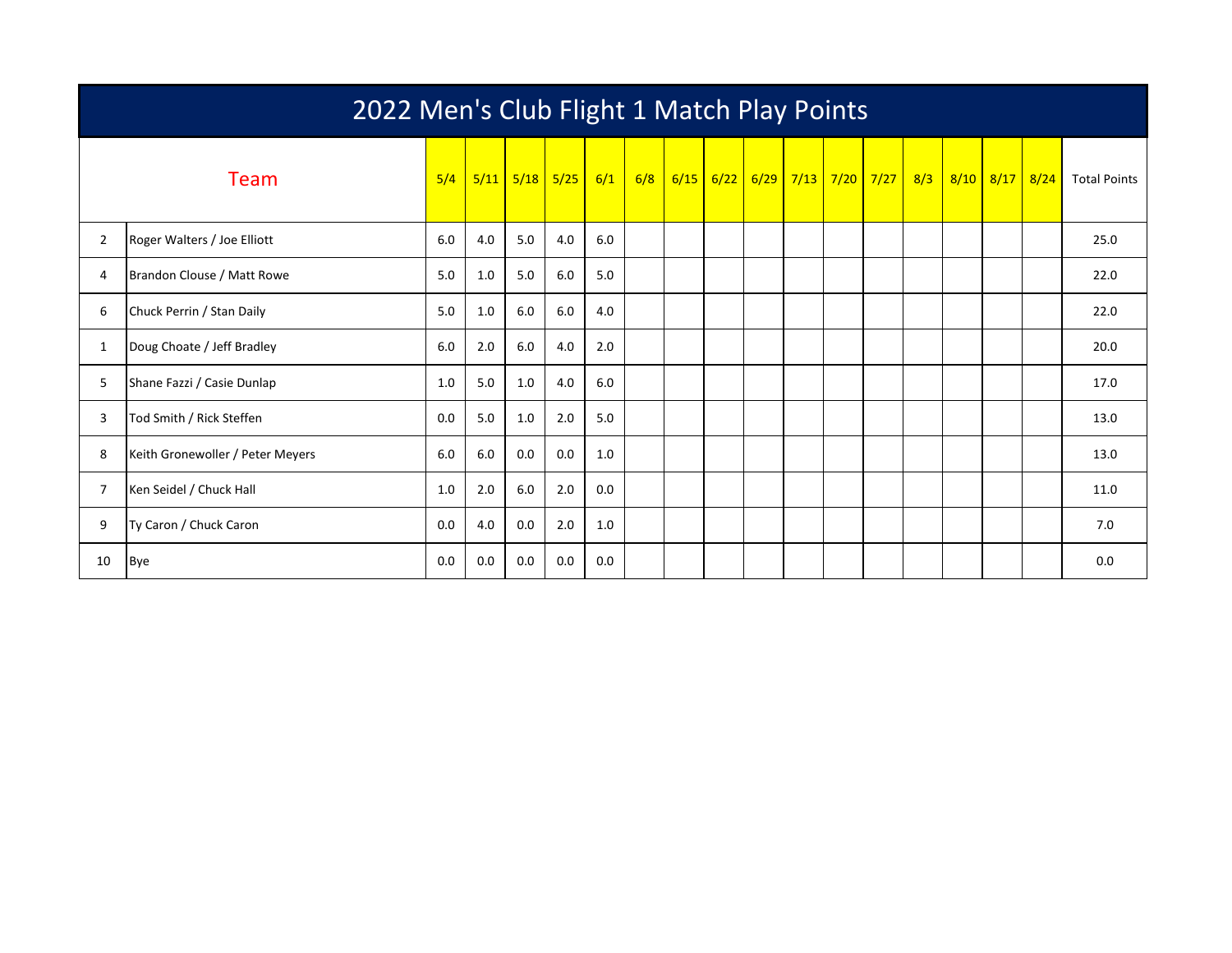|                | Men's Club Flight 1 Weekly Results |               |             |             |                 |  |  |  |  |  |  |  |  |  |
|----------------|------------------------------------|---------------|-------------|-------------|-----------------|--|--|--|--|--|--|--|--|--|
|                | 6/01/22 Round 5                    |               |             |             |                 |  |  |  |  |  |  |  |  |  |
| TEAM #         |                                    | Team<br>Match | Match<br>#1 | Match<br>#2 | Total<br>Points |  |  |  |  |  |  |  |  |  |
| $\mathbf{1}$   | Doug Choate / Jeff Bradley         | 0.0           | 2.0         | 0.0         | 2.0             |  |  |  |  |  |  |  |  |  |
| 6              | Cole Manuppella / Chuck Perrin     | 2.0           | 0.0         | 2.0         | 4.0             |  |  |  |  |  |  |  |  |  |
| 5              | Shane Fazzi / Casie Dunlap         | 2.0           | 2.0         | 2.0         | 6.0             |  |  |  |  |  |  |  |  |  |
| $\overline{7}$ | Ken Seidel / Chuck Hall            | 0.0           | 0.0         | 0.0         | 0.0             |  |  |  |  |  |  |  |  |  |
| 4              | Brandon Clouse / Matt Rowe         | 2.0           | 1.0         | 2.0         | 5.0             |  |  |  |  |  |  |  |  |  |
| 8              | Keith Gronewoller / Peter Meyers   | 0.0           | 1.0         | 0.0         | 1.0             |  |  |  |  |  |  |  |  |  |
| 3              | Tod Smith / Rick Steffen           | 2.0           | 1.0         | 2.0         | 5.0             |  |  |  |  |  |  |  |  |  |
| 9              | Ty Caron / Chuck Caron             | 0.0           | 1.0         | 0.0         | 1.0             |  |  |  |  |  |  |  |  |  |
| $\overline{2}$ | Roger Walters / Joe Elliott        | 2.0           | 2.0         | 2.0         | 6.0             |  |  |  |  |  |  |  |  |  |
| 10             | Bye                                | 0.0           | 0.0         | 0.0         | 0.0             |  |  |  |  |  |  |  |  |  |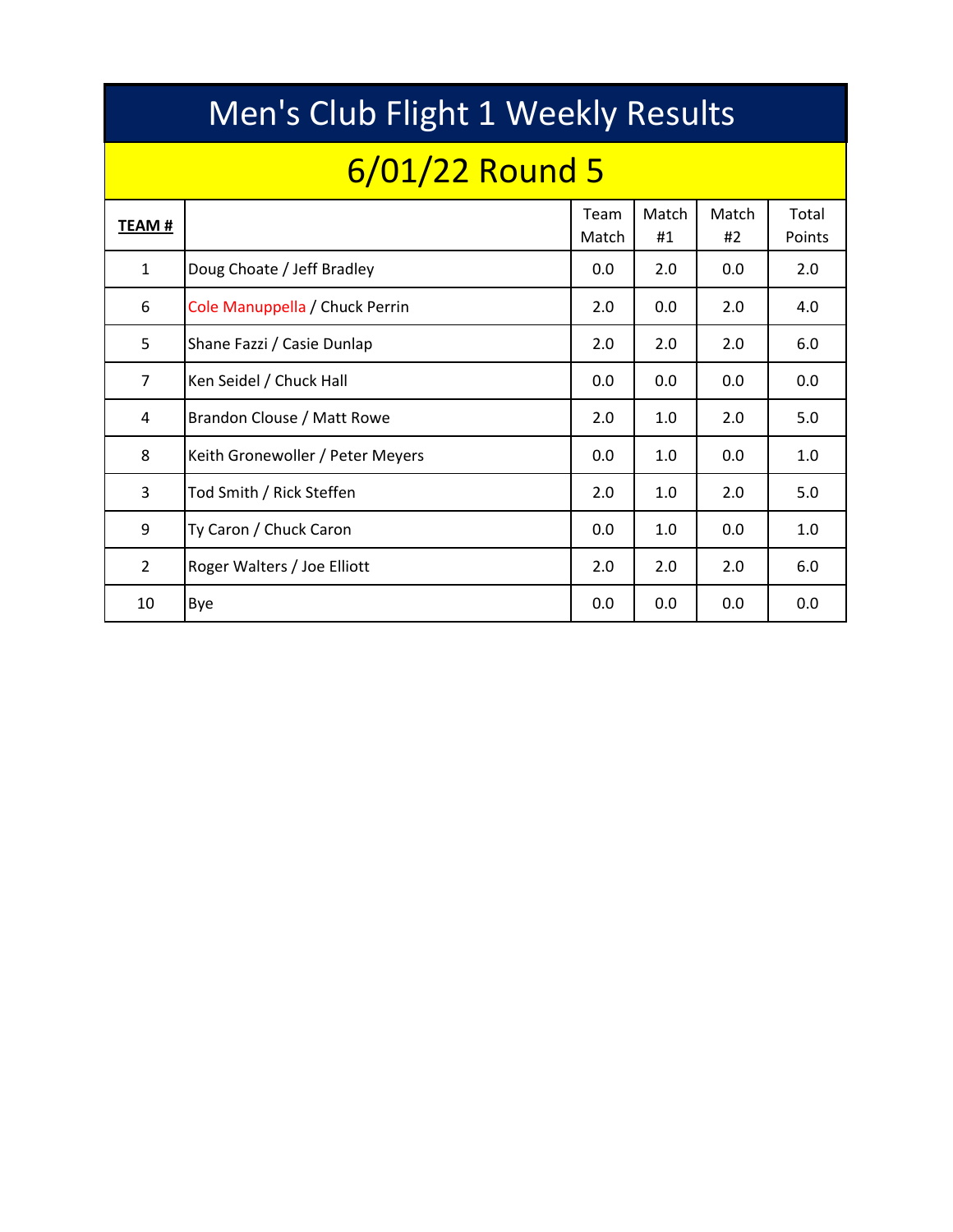|                | 2022 Men's Club Flight 2 Match Play Points |     |      |      |      |     |     |      |      |  |             |  |                        |     |      |      |      |                     |
|----------------|--------------------------------------------|-----|------|------|------|-----|-----|------|------|--|-------------|--|------------------------|-----|------|------|------|---------------------|
|                | <b>Team</b>                                | 5/4 | 5/11 | 5/18 | 5/25 | 6/1 | 6/8 | 6/15 | 6/22 |  | $6/29$ 7/13 |  | <mark>7/20 7/27</mark> | 8/3 | 8/10 | 8/17 | 8/24 | <b>Total Points</b> |
| $\overline{2}$ | Thom Hamick / Dennis Luedke                | 4.0 | 6.0  | 1.0  | 4.0  | 4.0 |     |      |      |  |             |  |                        |     |      |      |      | 19.0                |
|                | Jim Reed / Wendell Goad                    | 4.0 | 4.0  | 6.0  | 4.0  | 0.0 |     |      |      |  |             |  |                        |     |      |      |      | 18.0                |
| 6              | Neil Liebowitz / Craig Teter               | 6.0 | 2.0  | 0.0  | 6.0  | 2.0 |     |      |      |  |             |  |                        |     |      |      |      | 16.0                |
|                | Jim Pearce / David Hallford                | 2.0 | 2.0  | 3.0  | 3.0  | 6.0 |     |      |      |  |             |  |                        |     |      |      |      | 16.0                |
| 3              | Tom Gentilcore / Mac McCurdy               | 0.0 | 3.0  | 5.0  | 3.0  | 3.0 |     |      |      |  |             |  |                        |     |      |      |      | 14.0                |
| 5              | Jeff Asselin / Hank Kracht                 | 6.0 | 0.0  | 3.0  | 2.0  | 3.0 |     |      |      |  |             |  |                        |     |      |      |      | 14.0                |
| 8              | James Martinez / Anthony Manzanares        | 2.0 | 4.0  | 4.0  | 2.0  | 0.0 |     |      |      |  |             |  |                        |     |      |      |      | 12.0                |
| 4              | Roger Schouten / Mitch Morgan              | 0.0 | 3.0  | 2.0  | 0.0  | 6.0 |     |      |      |  |             |  |                        |     |      |      |      | 11.0                |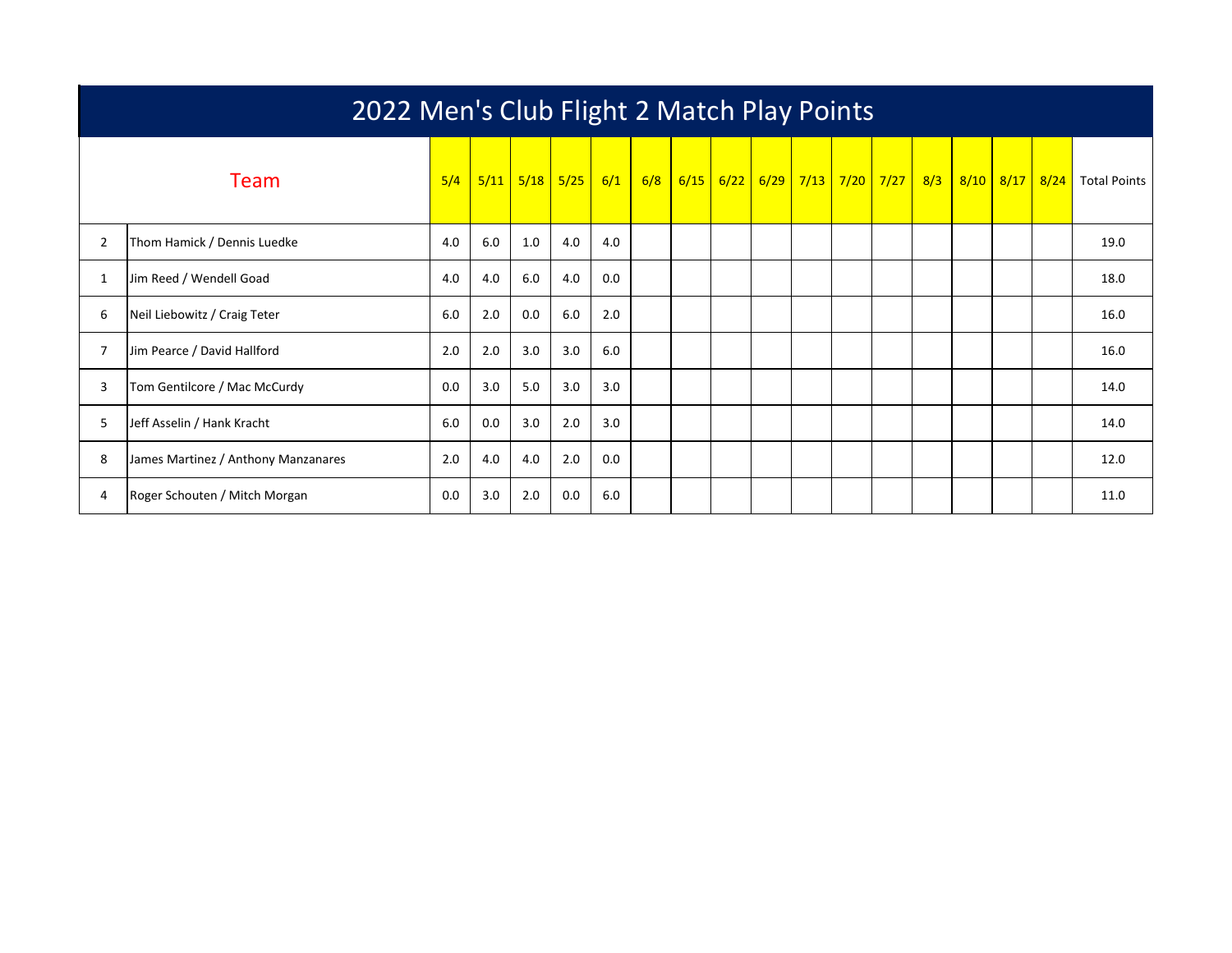|                | Men's Club Flight 2 Weekly Results |               |             |             |                 |  |  |  |  |  |  |  |  |  |  |
|----------------|------------------------------------|---------------|-------------|-------------|-----------------|--|--|--|--|--|--|--|--|--|--|
|                | 6/01/22 Round 5                    |               |             |             |                 |  |  |  |  |  |  |  |  |  |  |
| <b>TEAM#</b>   |                                    | Team<br>Match | Match<br>#1 | Match<br>#2 | Total<br>Points |  |  |  |  |  |  |  |  |  |  |
| $\mathbf{1}$   | Jim Reed / Wendell Goad            | 0.0           | 0.0         | 0.0         | 0.0             |  |  |  |  |  |  |  |  |  |  |
| 4              | Roger Schouten / Mitch Morgan      | 2.0           | 2.0         | 2.0         | 6.0             |  |  |  |  |  |  |  |  |  |  |
| 3              | Tom Gentilcore / Mac McCurdy       | 1.0           | 0.0         | 2.0         | 3.0             |  |  |  |  |  |  |  |  |  |  |
| 5              | Jeff Asselin / Hank Kracht         | 1.0           | 2.0         | 0.0         | 3.0             |  |  |  |  |  |  |  |  |  |  |
| $\overline{2}$ | Thom Hamick / Dennis Luedke        | 2.0           | 2.0         | 0.0         | 4.0             |  |  |  |  |  |  |  |  |  |  |
| 6              | Neil Leibowitz / Craig Teter       | 0.0           | 0.0         | 2.0         | 2.0             |  |  |  |  |  |  |  |  |  |  |
| $\overline{7}$ | Jim Pearce / David Hallford        | 2.0           | 2.0         | 2.0         | 6.0             |  |  |  |  |  |  |  |  |  |  |
| 8              | Mike Mendoza / James Martinez      | 0.0           | 0.0         | 0.0         | 0.0             |  |  |  |  |  |  |  |  |  |  |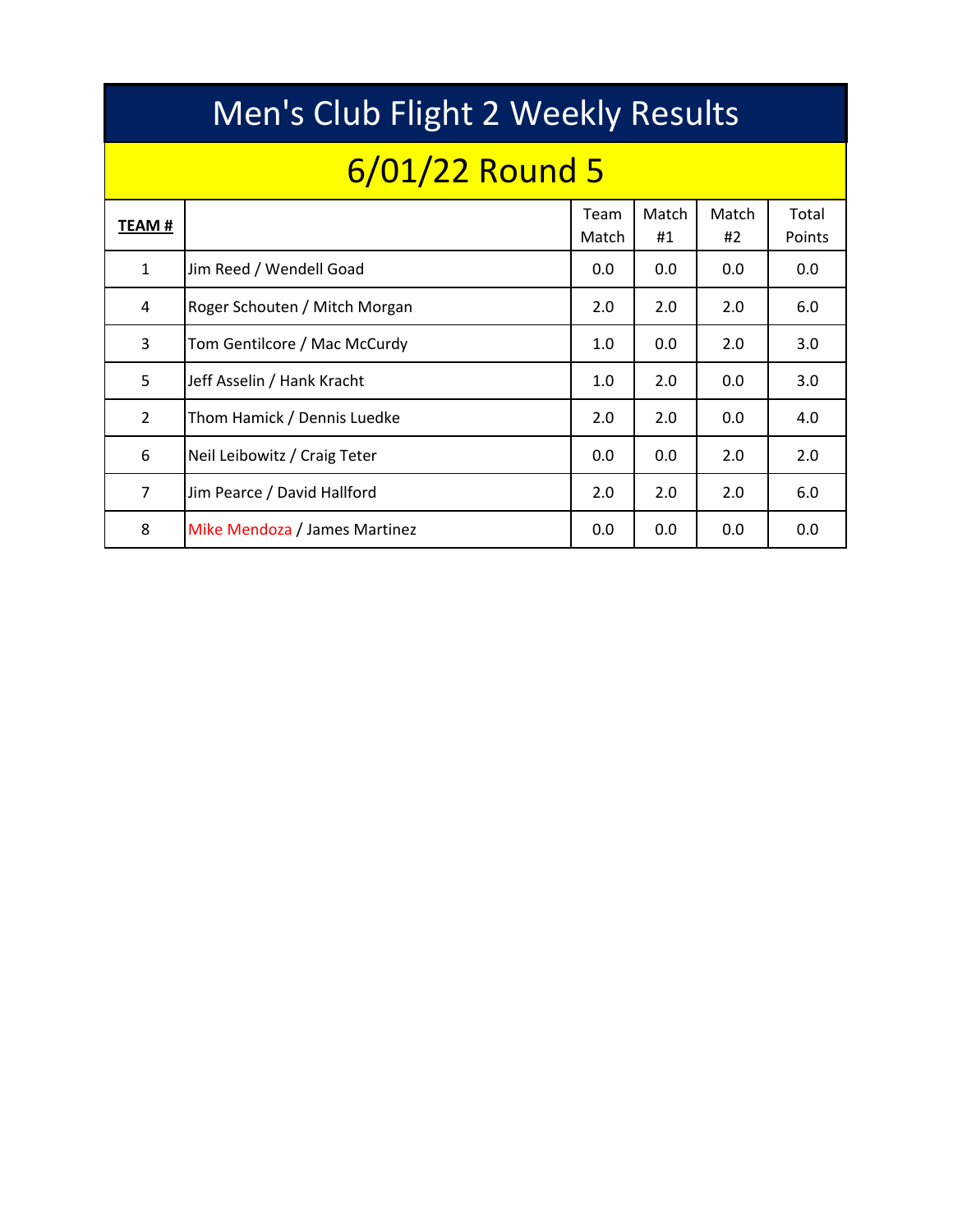|              | 2022 Men's Club Flight 3 Match Play Points |     |      |     |             |     |     |      |      |  |  |                                  |  |     |  |                |                     |
|--------------|--------------------------------------------|-----|------|-----|-------------|-----|-----|------|------|--|--|----------------------------------|--|-----|--|----------------|---------------------|
| <b>Team</b>  |                                            | 5/4 | 5/11 |     | $5/18$ 5/25 | 6/1 | 6/8 | 6/15 | 6/22 |  |  | <mark>6/29 7/13 7/20 7/27</mark> |  | 8/3 |  | 8/10 8/17 8/24 | <b>Total Points</b> |
| $\mathbf{1}$ | Fred Inman / Eric Miller                   | 6.0 | 3.0  | 2.0 | 4.0         | 6.0 |     |      |      |  |  |                                  |  |     |  |                | 21.0                |
| 6            | Cuoy Jensen / Josh Fusilier                | 2.0 | 6.0  | 4.0 | 2.0         | 6.0 |     |      |      |  |  |                                  |  |     |  |                | 20.0                |
| 4            | Doug Zon / John Nauroth                    | 3.0 | 3.0  | 6.0 | 4.0         | 0.0 |     |      |      |  |  |                                  |  |     |  |                | 16.0                |
| 2            | Andrew Terrazas / Luke Cody                | 1.0 | 4.0  | 6.0 | 4.0         | 0.0 |     |      |      |  |  |                                  |  |     |  |                | 15.0                |
| 3            | Brian Shene / David Bernat                 | 4.0 | 3.0  | 0.0 | 4.0         | 4.0 |     |      |      |  |  |                                  |  |     |  |                | 15.0                |
| 7            | Tom Noel / Ron McCann                      | 5.0 | 3.0  | 1.0 | 2.0         | 4.0 |     |      |      |  |  |                                  |  |     |  |                | 15.0                |
| 5            | Mark Kralich / Doug Horsey                 | 3.0 | 2.0  | 5.0 | 2.0         | 2.0 |     |      |      |  |  |                                  |  |     |  |                | 14.0                |
| 8            | Dan Birrer / David Ballard                 | 0.0 | 0.0  | 0.0 | 2.0         | 2.0 |     |      |      |  |  |                                  |  |     |  |                | 4.0                 |